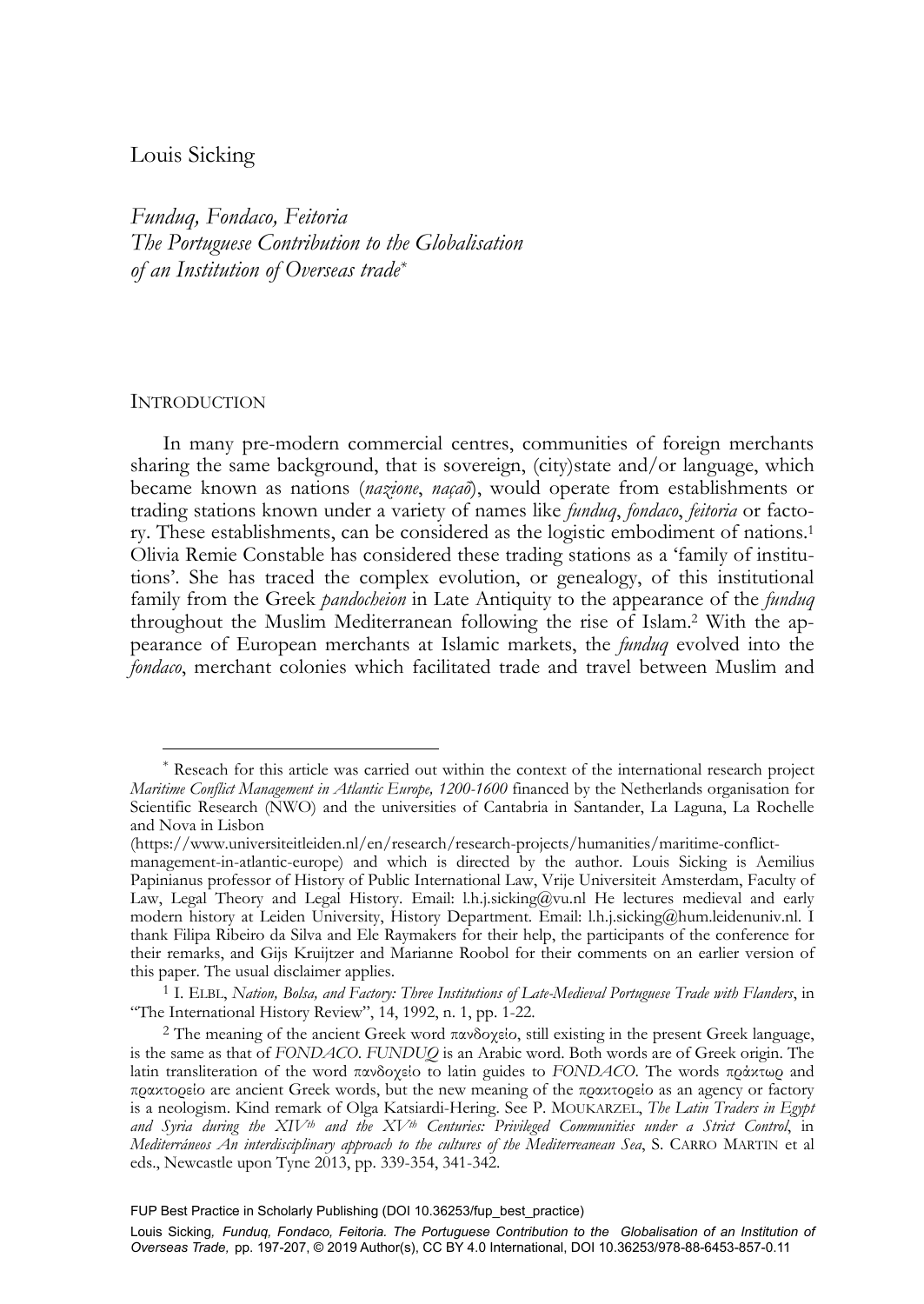198LOUIS SICKING

Christian regions.3 In the thirteenth century the *fondaco* also appeared in Italian overseas territories, such as the Venetian holdings in Byzantine lands, and in European cities like the *Fondaco dei Tedeschi* in Venice.4

The *funduq* originated in part from the *caravanserail*:5 refreshment stations along caravan routes. *Funduqs* and *fondacos* existed around the Mediterranean throughout the Middle Ages, serving the 'universal needs' of travelers and cross-cultural longdistance traders. The names and functions of these institutions changed over time, yet some basic elements remained of continuous importance: the lodging of travelers, the provision of space for both commerce and storage, and the intervention of local governments in maintaining the functions of these facilities, including their administration and fiscal policies.6

Constable sees coherence and continuity from Late Antiquity throughout the Middle Ages, from the evolution of the *pandocheion* to the *funduq* and *fondaco*. However, she considers the start of the early modern era as a breach, or caesura, announcing 'more rigid conceptions of self and 'other' in terms of both politics and religion, […] and diminish[ed] […] relevance of longstanding Mediterranean ideas and institutions.'7 Constable reasoned that

*"The* fondacos *were western colonies in Islamic cities, but they were colonies without the apparatus and assumptions of colonialism. Although their presence benefited both foreign Christians and local Muslims, and facilitated commercial interaction between the two, the physical buildings were usually under the control of indigenous authorities and western traders could only reside and do business in the* fondacos *at the pleasure of local rulers. Overall, this was not a relationship shaped by European military and technological dominance. Even in the Crusader states – a region often cited as an early expression of European colonial ambitions –* fondacos *did not take a form consistent with what could be dubbed 'colonial.'"*<sup>8</sup>

<sup>3</sup> O. CONSTABLE, *Housing the Stranger in the Mediterranean World. Lodging, Trade, and Travel in Late Antiquity and the Middle Ages*, Cambridge 2003. See also G. JEHEL, *L'Italie et le Maghreb au Moyen Age.*  Conflits et échanges du VII<sup>e</sup> au XV<sup>e</sup> siècle, Paris 2001, p. 120. Compare P. HORDEN, N. PURCELL, The *Corrupting Sea. A Study of Mediterranean History*, Oxford and Malden MA 2000, pp. 397, 399 and R.S. LOPEZ, *Du marché temporaire à la colonie permanente: l'évolution de la politique commerciale au moyen âge*, in "Annales. Économies – Sociétés – Civilisations", 4, 1949, n. 4, pp. 389-405, 404-405.

<sup>4</sup> O. CONSTABLE, *Housing*, cit., pp. 153-157. P. SPUFFORD, *Power and Profit. The Merchant in Medieval Europe*, London 2002, p. 352.

<sup>5</sup> *Caravanserail*, representing an oriental notion, is the term most used in Italian sources concerning the medieval settlements around the Black Sea. The other term used in these sources is *castrum*, which emphasizes the importance of defense. The term *funduq* or *fondaco*, representing a juridical notion, appears relatively late in these sources. Kind remark of S.P. Karpov. See for example S.P. KARPOV, *Grecs et Latins à Trébizonde (XIIIe -XVe siècle) Collaboration économique, rapports politiques* in *État et colonisation au Moyen Age et à la Renaissance*, ed. M. BALARD, Lyon 1989, pp. 413-424, 415.

<sup>6</sup> O. CONSTABLE, *Housing*, cit., pp. 6-7. For an example of the fiscal intervention in case of the *fondaco* for the Germans in Venice: *Medieval Trade in the Mediterranean World. Illustrative Documents* R.S. LOPEZ, I.W. RAYMOND eds., New York 2001, pp. 85-86. 7 O. CONSTABLE, *Housing*, cit., p. 10.

<sup>8</sup> *Ibid*., p. 357.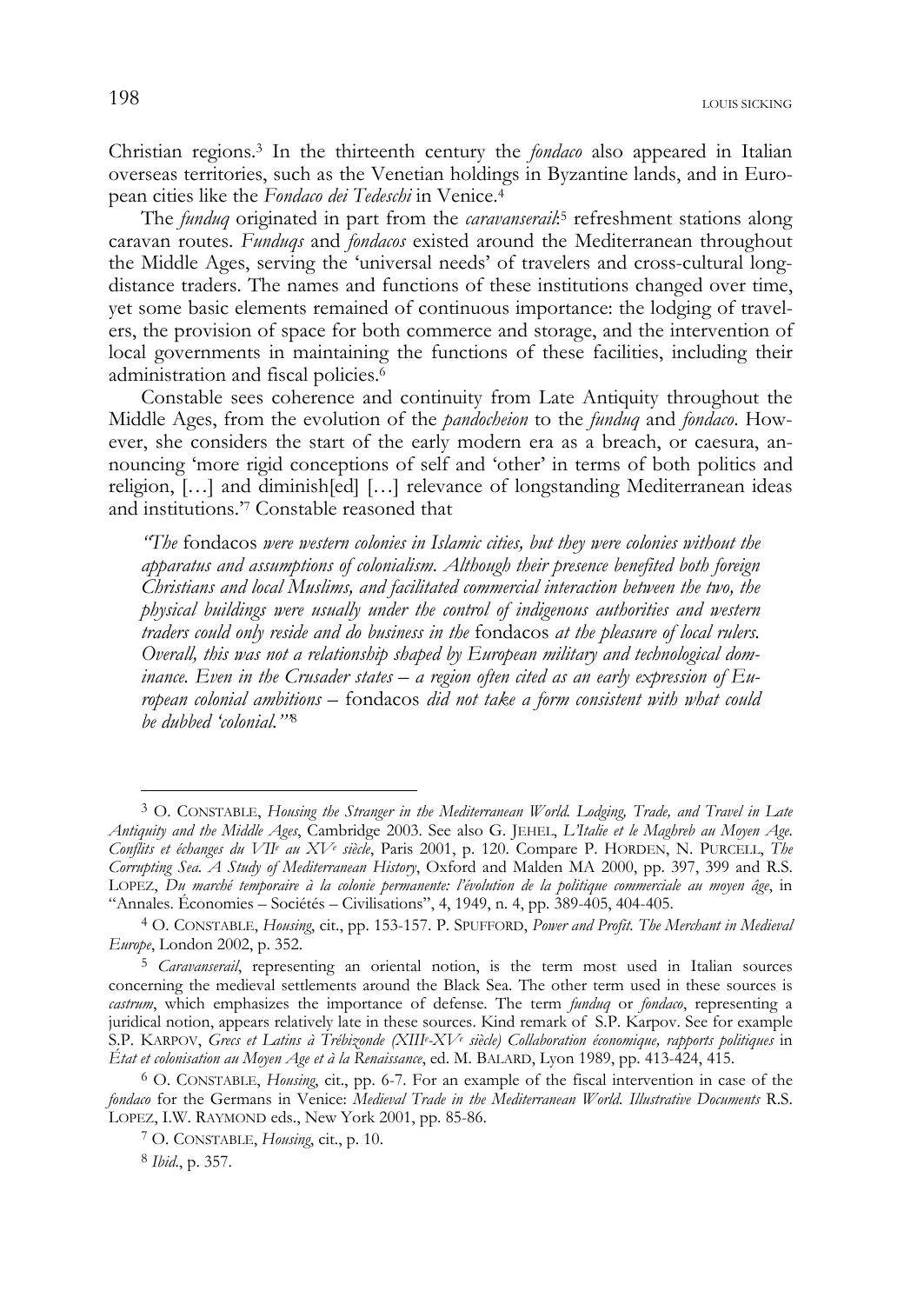Constable concluded that 'these two models [– the medieval model of *funduqs* and *fondacos* and early modern colonialism –] of economic and political mediation between locals and foreigners may, in fact, have been largely incompatible.'9

Before Constable, historians such as Philip D. Curtin and David Abulafia did not question the continuity between the medieval *funduq* and *fondaco* and the early modern factory. According to Curtin the first factories were founded in Flanders, mostly by foreign communities, like Catalans, Genoese, Venetians and the Portuguese.10 According to Abulafia, 'The Catalan model for the creation of trading stations (*feitorías*) (under the authority of a Crown appointee) was adopted by the Portuguese as they sailed down the coast of Africa, creating trading stations in Arguin and Elmina (1481-1482).' Abulafia concluded that 'the *consulate* was not a medieval institution that withered away: it continued to provide a model for those who sought to make contact with new worlds around 1500'.<sup>11</sup> Interestingly, Curtin's focus is on the southern European communities in Bruges, whereas Abulafia establishes a connection between the Catalans and the Portuguese with a particular focus on the role of consuls and consulates.

This begs the question whether or not continuity existed between the medieval *funduq* and *fondaco* on the one hand, and the early modern European factories overseas on the other.12 Did the *funduqs* and *fondacos* remain a Mediterranean phenomenon that died out after a long tradition originating in Late Antiquity, or did the medieval Mediterranean model of *funduqs* and *fondacos* continue in the early modern era through its exportation or diaspora in the wake of European overseas expansion? In order to answer this question, the possible connections between the medieval *funduqs* and *fondacos* and the Portuguese *feitoria* in Bruges, and the later ones overseas will be investigated.13 The aim of this contribution is to test whether Con-

<sup>9</sup> *Ibid*., pp. 110-111, 357.

<sup>10</sup> P.D. CURTIN, *Cross-Cultural Trade in World History*, Cambridge 1984, pp. 4, 38. See for instance on the Genoese nation in Bruges B. LAMBERT, *De Genuese aanwezigheid in laatmiddeleeuws Brugge (1435- 1495) Een laboratorium voor de studie van instellingen en hun rol in de economische geschiedenis*, PhD Gent University 2011, pp. 25-30.<br><sup>11</sup> 'It was probably with the same idea in mind, of creating a trading station perched on the edge

of an alien empire, that Ferdinand and Isabella provided Christopher Columbus with letters addressed to the Great Khan, whom he hoped to find on his voyage across the Atlantic in 1492.' D. ABULAFIA, *The Consular Networks in the Mediterranean: Function, Origins and Development* in *Mediterraneum. Splendour of the Medieval Mediterranean, 13th-15th Centuries*, Barcelona 2004, pp. 339-351, 351. 12 Examples of literature stressing continuity: G.V. SCAMMELL, *The World Encompassed. The first* 

*European Maritime Empires, c. 800-1650*, London 1981. F. FERNÁNDEZ-ARMESTO, *Pathfinders. A Global History of Exploration*, New York and London 2006.

<sup>&</sup>lt;sup>13</sup> The possible Italian and Catalan contributions to the transfer of the Mediterranean institutions to the Atlantic will not be discussed within the limited space of this paper. The Italian and wider Mediterranean contribution to Portuguese and Spanish overseas expansion is widely accepted. Fernández-Armesto, *Pathfinders*, cit., p. 119. V. M. GODINHO, *La Méditerranée dans l'horizon des Européens de l'Atlantique*, in "Revista de História Económica e Social", 17, 1986, pp. 21-51, 29, 31-33, 46. P. RUSSELL, *Prince Henry 'the Navigator'. A life*, New Haven and London 2000, pp. 58-59. For the transfer of the Portuguese fiscal system see Filipa RIBEIRO DA SILVA, *Transferring European Fiscal System Overseas: A Comparison between the Portuguese Home and Colonial Fiscal Systems* in *La fiscalità nell'economia europea secc. XIII-XVIII = Fiscal systems in the European economy from the 13th to the 18th centuries: atti della "Trentanovesima settimana di studi", 22- 26 aprile 2007*, ed. S. Cavaciocchi, 2008, pp. 545-567.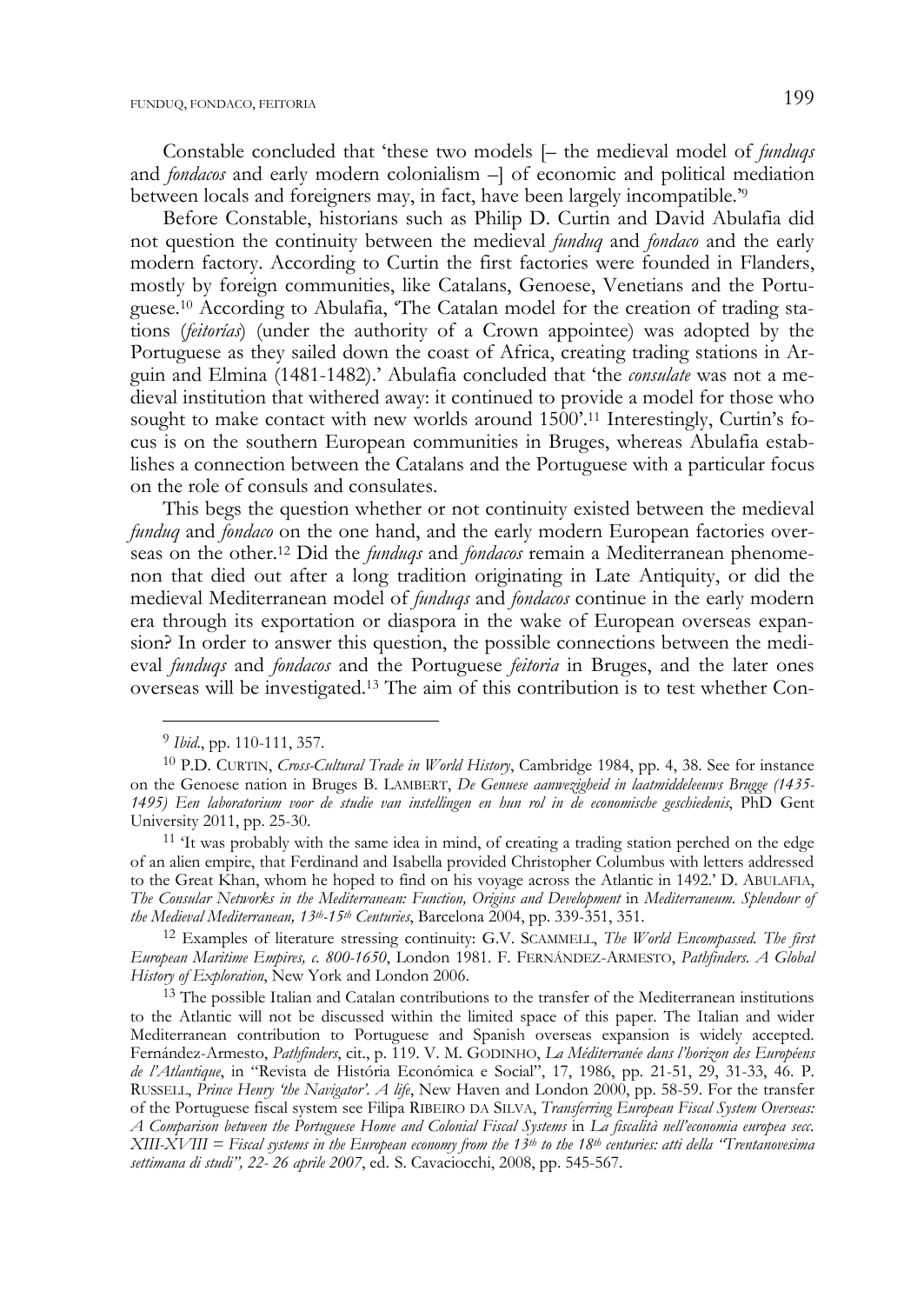stable's model of 'institutional genealogy' can be applied to the Portuguese *feitoria* or whether some institutional connection can be detected between the Mediterranean *funduqs* and *fondacos* on the one hand and the Portuguese *feitorias* on the other.

#### A *FEITORIA* IN FLANDERS

To determine whether the Portuguese *feitoria* represents 'a missing link' between the medieval *funduqs* and *fondacos* and the early modern factories overseas, the focus will first be on Flanders: a region in which Portuguese merchants had conducted trade since the twelfth century.14 The county became one of Portugal's main trading partners till the end of the Middle Ages. In the wake of the presence of other foreign nations in Flanders' 'international' metropole, Bruges, the Portuguese gradually developed institutions to support this trade.15

Ivana Elbl has convincingly reconstructed the development of these institutions. She distinguished the *bolsa*, the 'nation' and the *feitoria* or 'factory'.16 Since the divergent views on the relevance of these medieval institutions for the early modern factories overseas may be partly due to misunderstandings about their meaning, it is important to properly clarify the distinctions between these institutions. The *bolsa* was a voluntary association of merchants involved in foreign trade, which was established under the patronage of the Portuguese Crown to serve the individual needs of the Portuguese trading community. The merchant nation comprised merchants from a geographical area speaking a common language. They were often subjects of the same political entity, in this case Portugal. The nation represented the corporate body to the host country's authorities. According to Elbl 'bolsa and nation were thus closely connected in their functions as representative bodies of the Portuguese merchants in Flanders. The *bolsa*, as an internal executive organ of the nation, received legal sanction from the Portuguese Crown; the nation was sanctioned by the host political authority.' The latter recognized the Portuguese nation in 1411. In 1438 the Burgundian Count of Flanders, Duke Philip the Good, granted the Portuguese nation the right to elect consuls – which represented the consulate of the nation – amongst the members of the community.17

Other foreign trading communities in Flanders (and elsewere) were organized similarly, but the Portuguese case holds an original characteristic: the Crown became involved in foreign trade both as protector and regulator on the one hand, and as a direct participant on the other. The regulatory role of the king in the trade

j

<sup>14</sup> F. MIRANDA, *Before the empire: Portugal and the Atlantic trade in the late Middle Ages*, in "Journal of Medieval Iberian Studies", 5, 2013, pp. 1-17, 6, 9.

<sup>15</sup> A convenient schematic diagram of their presence is offered by O. GELDERBLOM, *Cities of Commerce. The Institutional Foundations of International Trade in the Low Countries, 1250-1650*, Princeton 2013, pp. 110.

<sup>16</sup> I. ELBL, *Nation*, cit.

<sup>17</sup> *Ibid.*, pp. 1, 12-15, 20-21 (citation). J. PAVIOT, *Les Portugais à Bruges* in *International Trade in the Low Countries (14th-16th Centuries). Merchants, Organisation, Infrastructure. Proceedings of the International Conference Ghent-Antwerp, 12th-13th January 1997,* P. STABEL, B. BLONDÉ, A. GREVE eds., Leuven-Apeldoorn 1997, pp. 55-74, 56-58.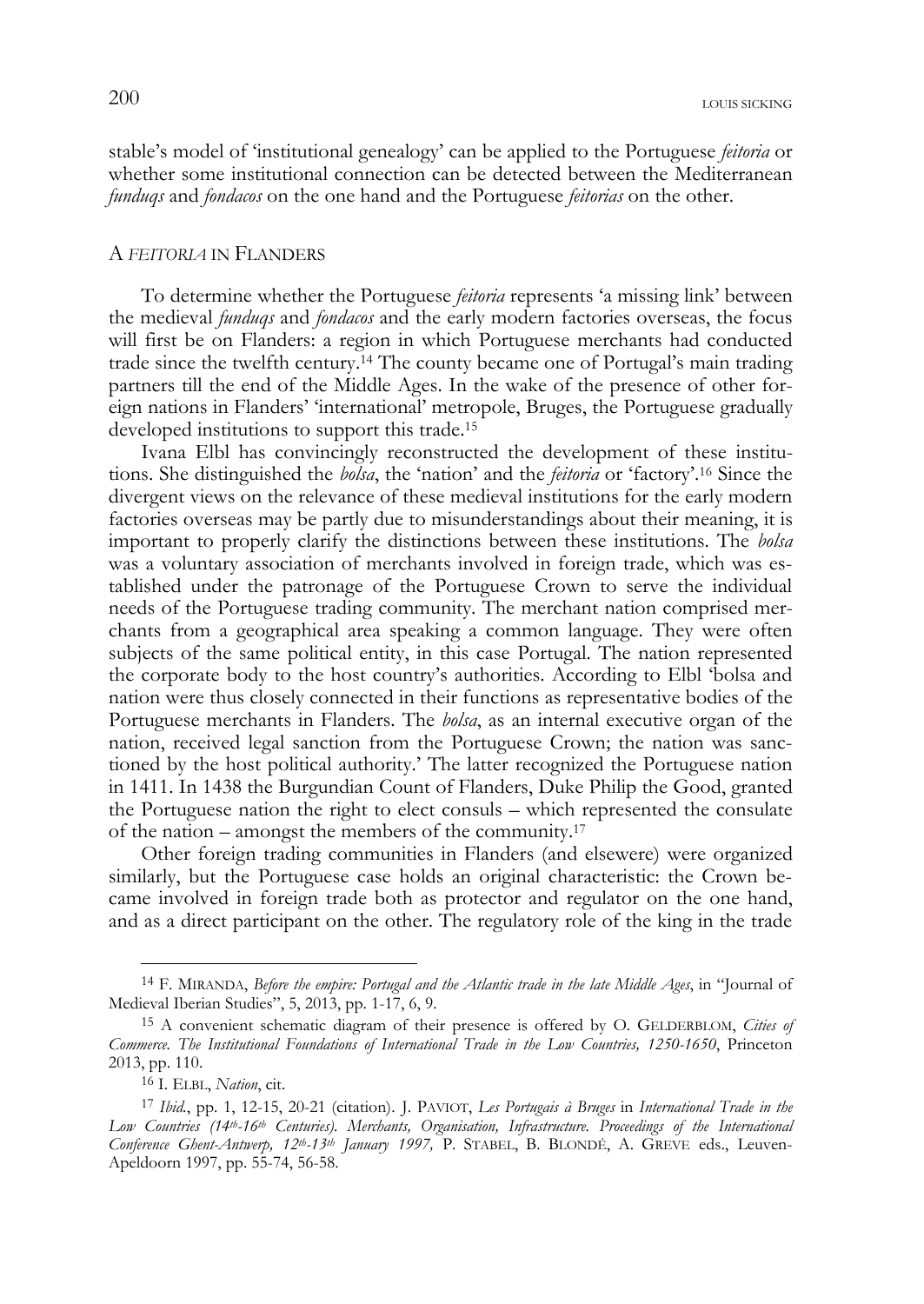with Flanders was carried out by a so-called *feitor,* or royal factor, who acted as a business agent of the king. The use of the terms *feitor*, its plural form *feitores*, and *feitoria*, which is derived from *feitor*, has led to confusion amongst Portuguese historians like Oliveira Marques and Nunes Dias, as well as foreign historians like Philip Curtin, Bailey Diffie and George Winius. So as to avoid wading into this confusion, suffice it to say it resulted in an overestimation of the role of the Portuguese king in the Portuguese trade with Flanders. Elbl, whose vision is shared by most historians, including Sajay Subrahmanyam18, who convincingly unraveled this confusion by showing that the factor of the Portuguese king in Flanders was nothing else than the factor or agent of a company branch abroad, distinct from the main office. In other words, the *feitoria* in Flanders put the Portuguese Crown's direct involvement in the trade with Flanders 'on a formal business footing'.19

The distinction between the various Portuguese institutions in Bruges is furthermore supported by the location of these institutions in time. Contrary to what some historians, including Elbl, thought, there is no evidence of the existence of a house of the Portuguese nation prior to 1493.20 This corresponds perfectly with the historical reality that Portuguese merchants preferred to stay in their usual local hostels.21 Private brokers-hostelers offered several advantages such as greater flexibility, stronger motivation to provide good service and insider familiarity with the prevailing market conditions.22 If a 'House of the Portuguese nation' did exist before 1493, which would not have been exceptional23, Elbl may be right in concluding that it never 'fully acquired the function of a funduk or even a merchant hall'.24

The political turmoil in Flanders at the end of the fifteenth century allows us to distinguish more clearly between the Portuguese nation and the royal *feitor*. As a consequence of the Flemish Revolt against Maximilian of Austria who was not recognized by the States of Flanders as regent of the young Philip the Fair, most for-

<sup>18</sup> S. SUBRAHMANYAM, *The Portuguese Empire in Asia, 1500-1700*, Chichester 2012, pp. 49-50.

<sup>19</sup> See I. ELBL, *Nation*, cit., pp. 3-6 for further details.

<sup>20</sup> A. VANDEWALLE, *Het natiehuis van de Portugezen te Brugge op het einde van de vijftiende eeuw* in *Getuigen in de polderklei. Huldeboek dr. Hist. Godgaf Dalle*, J. HERREGAT, F. BECUWE, J. VAN ACKER eds., Veurne 1990, pp. 171-180, 171, 173, 176. Former municipal archivist of Bruges, Vandewalle is most

<sup>&</sup>lt;sup>21</sup> Some of the older literature has wrongly related houses of private Portuguese individuals in Bruges with institutions like the Portuguese nation or *feitor*. I. ELBL, *Nation*, cit., pp. 16-18 based her arguments concerning the successive locations of 'the Portuguese House' partly on this literature and therefore is incorrect on this point. On these legendary locations see A. Vandewalle, *Het natiehuis*, cit., 171-180, 177-178. J. EVERAERT, *De Portugese factorijen in Vlaanderen* in *Feitorias. Kunst in Portugal ten tijde van de Grote Ontdekkingen (eind 14de eeuw tot 1548)*, Antwerp 1991, pp. 42-52, 43. See also A. VANDEWALLE, *Introduction au colloque Flandre-Portugal 15e -18e siècle*, in "Handelingen voor het genootschap voor geschiedenis gesticht onder de benaming 'Sociëté d'Émulation te Brugge'", 132, 1995, n. 3, pp. 221-230, 227-229 and A. VANDEWALLE, *De huizen "Poorteghale" en "den Schilt van Portugael"*, in "Archiefleven", 2, 1995, n. 4, pp. 6-7. 22 I. ELBL, *Nation*, cit., pp. 16-17.

<sup>23</sup> Most Italian nations (Venice, Genoa, Lucca, Florence) did have proper houses in Bruges in the fourteenth century. P. STABEL, *De gewenste vreemdeling*, in "Jaarboek voor middeleeuwse Geschiedenis", 4, 2001, pp. 189-221, 212-213.

<sup>24</sup> I. ELBL, *Nation*, cit., pp. 16-17.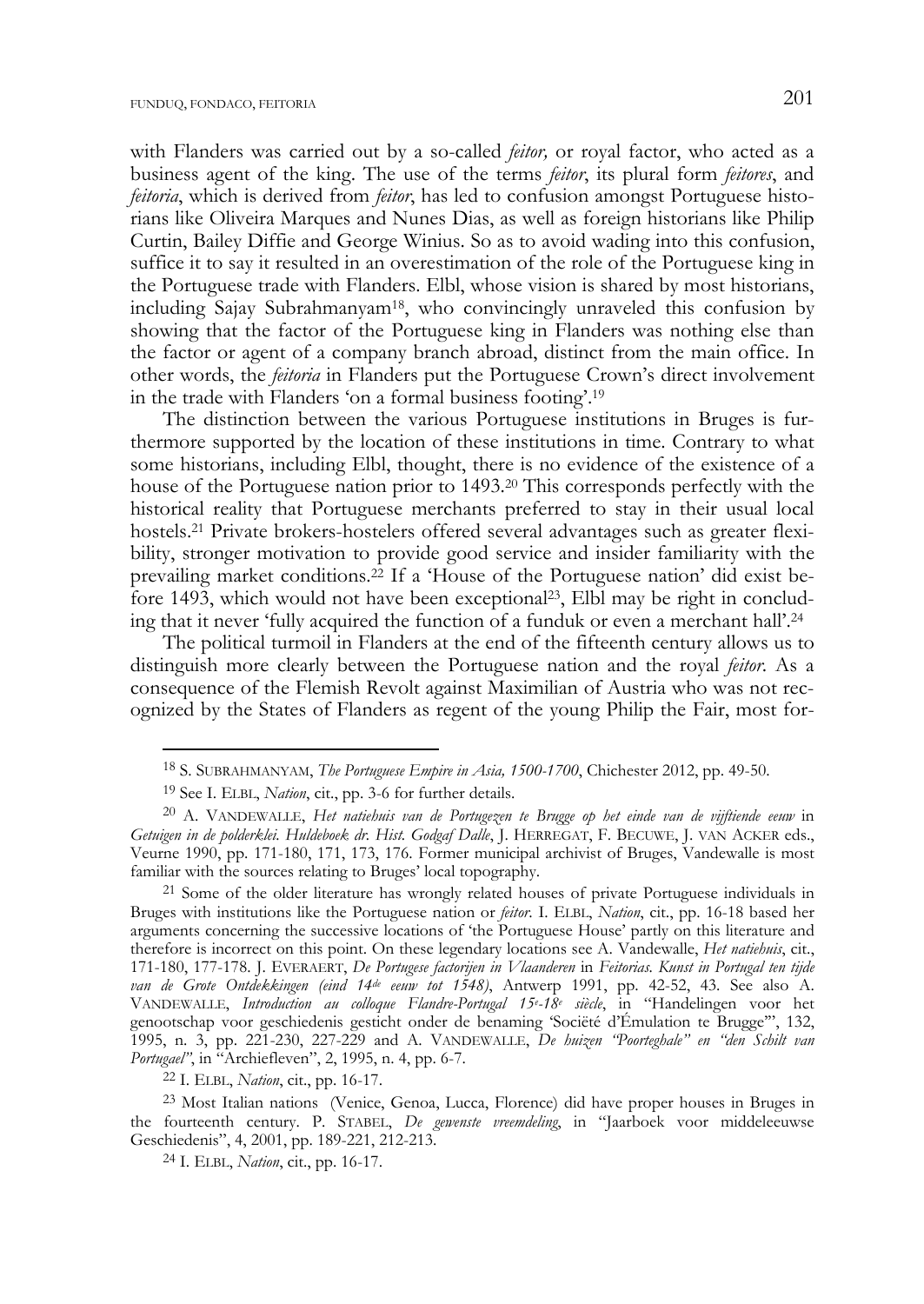eign nations left Bruges for Antwerp, which was to become the new international metropole of the Netherlands. This development was stimulated by Maximilian of Austria, who supported Antwerp in attracting the foreign nations with extensive privileges.25 Some nations, amongst whom were the Portuguese, were invited to return to Bruges. To attract the Portuguese, Bruges offered them privileges and a residence that the city had bought for them in 1493 in the Ridderstraat to hold their meetings and to stock their merchandise. Interestingly the royal *feitoria* moved from Bruges to Antwerp in 1499, while the small Portuguese nation split up in 1510- 1511. Following which, most of the Portuguese merchants also moved to Antwerp leaving but a few families to remain in Bruges until 1518.26 All this points to the *feitoria* and the nation being different institutions.

A recent suggestion that the *feitoria* and the nation merged into one was based on the fact that in 1470, Álvaro Dinis, who appears as Portugal's most important merchant in Bruges, combined the functions of royal *feitor* and consul.27 As in 1470, no less than four consuls were active28, making it hard to believe that Dinis was able to control the nation on behalf of the king. This may have been the first time these functions were combined, but not the last. Around the middle of the sixteenth century the *feitor* occasionally acted as one of the consuls of the Portuguese nation, which was then based in Antwerp, but this did not imply that the royal factor controlled the nation.29 In light of this, the idea that the *feitor* and the nation became one and the same must be dismissed.

Three phases can be distinguished in the interference of the kings of Portugal in the trade with Flanders. First, at least as early as the thirteenth century, the Portuguese kings stimulated and protected the trade of their subjects in Flanders. Second, in the late fourteenth century the Crown began trading with Flanders directly. This trade was carried out by the 1390's by royal envoys, shipmasters or agents on a

j

<sup>25</sup> J. MARÉCHAL, *Le départ de Bruges des marchands étrangers (XVe et XVIe siècles)* in IDEM, *Europese aanwezigheid te Brugge. De vreemde kolonies (XIVde-XVIde eeuw)*. Vlaamse historische studies 3, Bruges 1985, pp. 180-210. W.P. BLOCKMANS, *Metropolen aan de Noordzee. De geschiedenis van Nederland, 1100-1560*, Amsterdam 2010, p. 555-556. O. GELDERBLOM, *Cities of Commerce*, cit., pp. 28-29. B. WILLEMS, *Militaire organisatie en staatsvorming aan de vooravond van de Nieuwe Tijd. Een analyse van het conflict tussen Brabant en Maximiliaan van Oostenrijk (1488-1489)*, in "Jaarboek voor middeleeuwse geschiedenis", 1, 1998, pp. 260-286, 265. For the wider context see J. HAEMERS, *For the Common Good. State Power and Urban Revolts in the Reign of Mary of Burgundy (1477-1482)*, Turnhout 2009, and IDEM, *De strijd om het regentschap over Filips de Schone. Opstand, facties en geweld in Brugge, Gent en Ieper (1482-1488)*, Turnhout 2015.

<sup>26</sup> J. PAVIOT, *Les Portugais*, cit., pp. 55-74, 57. A. VANDEWALLE, *Het natiehuis*, cit., pp. 173, 177.

<sup>27</sup> F. MIRANDA, *Portugal and the medieval Atlantic. Commercial Diplomacy, Merchants, and Trade, 1143- 1488*, PhD Porto 2012, p. 196. Compare J. PAVIOT, *Les Portugais*, cit., pp. 69, 71, 73-74 who does indicate Álvaro Dinis as consul and *feitor* in 1470, but considers both as separate institutions and doubts whether the latter played a role as protector of the Portuguese nation. ELBL, *Nation*, cit., p. 19, was thus incorrect that a royal factor never served as elected consul of the Portuguese in Bruges, but her argument that they were separate institutions remains valid.

<sup>28</sup> F. MIRANDA, *Portugal*, cit., p. 191.

<sup>29</sup> J.A. GORIS, *Étude sur les colonies marchandes méridionales (Portugais, Espagnols, Italiens) à Anvers de 1488 à 1567 Contribution à l'histoire des débuts du capitalisme moderne*, Leuven 1925, pp. 39, 41-42, 49, 51, 53-54. L. SICKING, *Los grupos de intereses marítimos de la Península Ibérica en la ciudad de Amberes: la gestión de riesgos y la navegación en el siglo XVI*, in *Gentes de mar en la ciudad Atlántica medieval*, J. SOLORZANO TELECHEA, M. BOCHACA, A. AGUIAR ANDRADE eds., Logroño 2012, pp. 167-199, 175-176.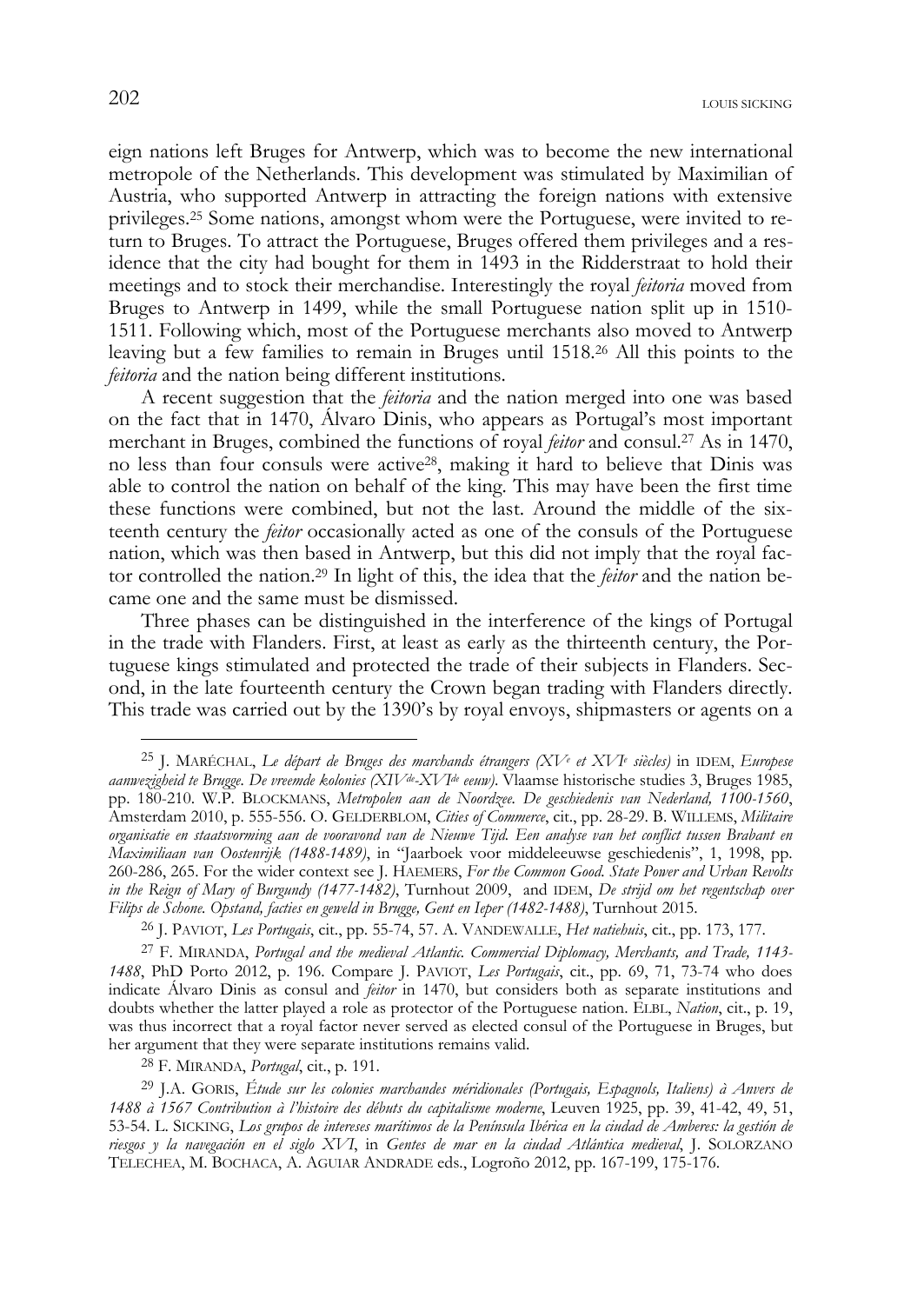venture basis. Third, in the fifteenth century, as the Portuguese expanded along the coast of Africa, the involvement of the Crown with the Portuguese trade in Flanders increased dramatically. African gold and valuable African commodities like ivory and sugar from Madeira were sold in Flanders.30

How does the development of the Portuguese *feitoria* in Flanders fit into these phases? As the royal trade grew in the first half of the fifteenth century, the need for permanent representation became acute. The first *feitor* or royal factor in Bruges, Vasco Afonso, is mentioned in 1416-1417, who, according to Paviot – having more refined data at this disposal than Elbl<sup>31</sup> – resided there permanently, which corresponds with the start of the third phase.32 As Flavio Miranda observed, in 1415 not a single merchant or ship from Portugal was recorded in Flanders, a result of all the ships being chartered to transport troops to Africa for the assault on Ceuta in that year.33 Is it a coincidence that a *feitor* was appointed in Flanders in 1416? He may have been appointed to relaunch the Portuguese trade with Flanders, which, evidently, had come to a standstill.

Pedro Eanes, who had been responsible for delivering the dowry of Isabel of Portugal to Philip the Good after their marriage in 1430, was appointed *feitor* in 1441. Despite leaving office in 1443, possibly due to internal political problems in Portugal, he was involved in several business and financial transactions of the king. Besides acquiring luxury goods for the Portuguese court, he became involved in massive purchases of war materials, which could reflect a shift in the orientation of the Crown's interest in the trade with Flanders.34 Perhaps from 1451, but certainly from 1456 onwards, a royal *feitor* permanently resided in Bruges once more.35 From the middle of the fifteenth century onwards the rise of the African overseas trade changed the nature of the Crown's trade with Flanders. It became strongly oriented towards the purchase of products for the manufacture of armaments and merchandise for the African trade.36 This increased the importance of the *feitoria* in Flanders in the second half of the fifteenth century.37

<sup>30</sup> I. ELBL, *Nation*, cit., pp. 2, 6. F. MIRANDA, *Before the empire*, cit., pp. 11-12.

<sup>31</sup> See the source publication *Portugal et Bourgogne au XVe siècle. Recueil de documents extraits des archives bourguignonnes (1384-1482)*, ed J. PAVIOT, Lisbon and Paris 1995, doc. n. 52 p. 181.

<sup>32</sup> J. PAVIOT, *Les Portugais*, cit., p. 71.

<sup>33</sup> F. MIRANDA, *Before the empire*, cit. p. 10.

<sup>34</sup> I. ELBL, *Nation*, cit., p. 7. J. PAVIOT, *Les Portugais*, cit., p. 71. Pedro Eanes also acted as secretary in the household of Isabel of Portugal. M. SOMMÉ, *Isabelle de Portugal, duchesse de Bourgogne. Une femme au pouvoir au XVe siècle,* Villeneuve d'Ascq 1998, pp. 30, 102.

<sup>35</sup> J. PAVIOT, *Les Portugais*, cit., p. 71. I. ELBL, *Nation*, cit., p. 8.

<sup>36</sup> *Ibid.*, p. 9. J. PAVIOT, *Les Portugais*, cit., pp. 70-71. IDEM, *Bruges et le Portugal*, in *Les marchands de la*  Hanse et la banque des Médicis. Bruges, marché d'échanges culturels en Europe, ed. A. VANDEWALLE, Bruges 2002, pp. 45-49, 45.

<sup>37</sup> J. PAVIOT, *Les Portugais*, cit. pp. 70-71.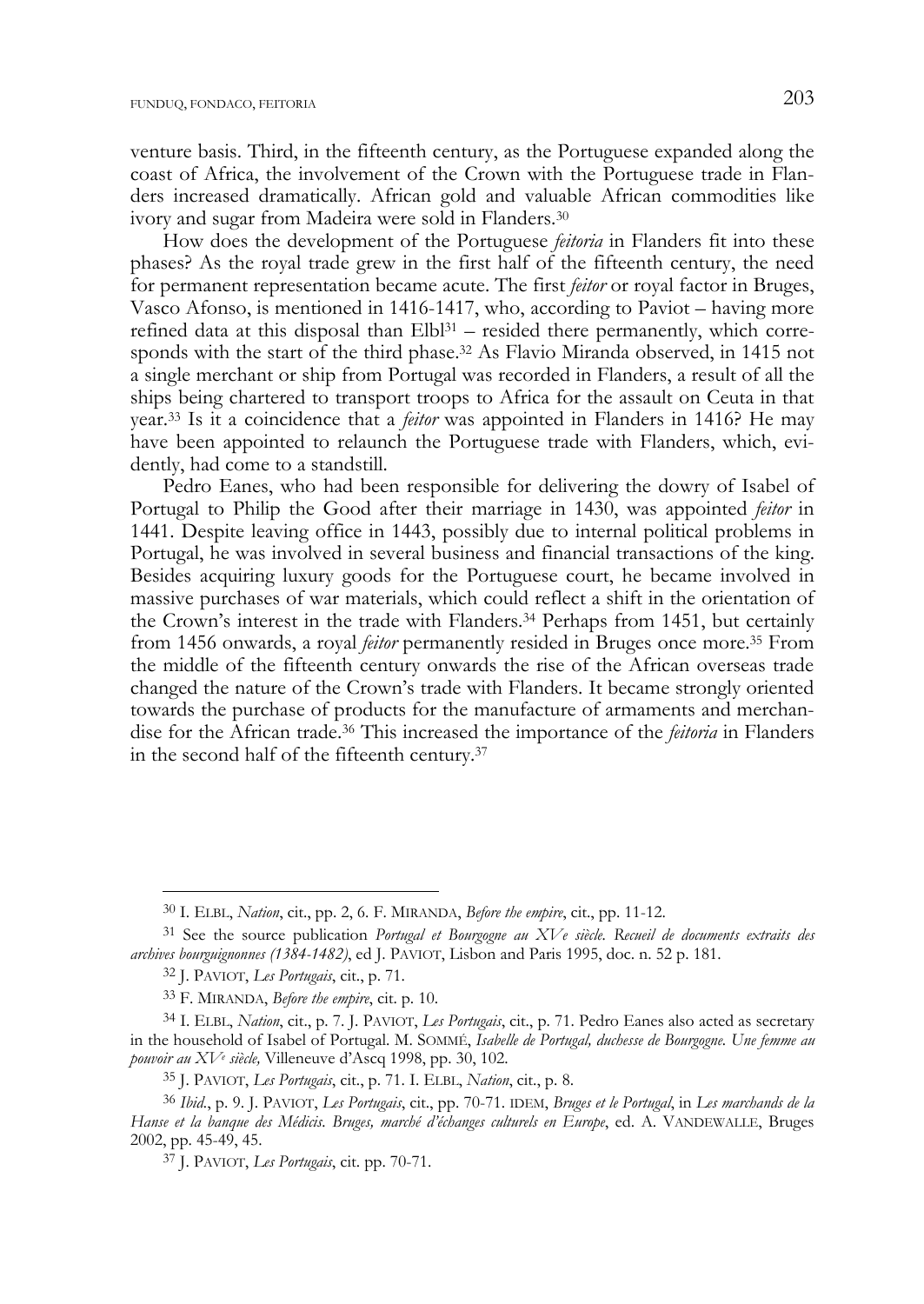## *FEITORIAS* IN AFRICA AND ASIA

It was this institution, the *feitoria*, that was exported to Africa. The first one was located at Arguin island, off the coast of present day Mauretania, where the Portuguese went as early as 1441 or 1442.38 Between 1445 and 1455 a fortress was built, which is considered the starting point of the *feitoria*. 39 In 1433, Prince Henry 'the Navigator' was granted a monopoly over the trade and territories in West-Africa, including the Atlantic islands, that remained in his hands until his death in 1460.40 By the 1450's the management of commercial monopolies was leased to private companies, like Prince Henry had done in 1455 with the trade at the Arguin *feitoria* over a ten year period. The factors of the leaseholders of the Arguin trade resided in the fortress and traded with Arabs and Africans from the African mainland,<sup>41</sup> which implies that the trading station originally must have had some of the characteristics of a Mediterranean *fondaco*. After Prince Henry's death in 1460 the Portuguese *feitoria* was brought under direct or indirect control of the Crown.42 The main 'commodity' traded at Arguin were slaves from Guinea imported by the trans-Saharan caravans. After attempts to acquire slaves by seaborne *razias* yielded meagre results, peaceful trading soon turned the island into the main center for the Portuguese slave trade between 1450-1464, and was responsible for several hundred slaves annually in the fifteenth century and up to 1340 per year in the 1517-1520 period.43

A second *feitoria* in Africa was founded in 1482 at São Jorge da Mina (Elmina) on the Gold Coast. By now, the new king, João II (1481-1495), who, while still a prince, had taken control of the entire African enterprise by 1474, and combined 'the Crown as business entity [that is the *feitoria*!], and the Crown as imperial monopolist.' The new installation was housed in a castle built partially from stones precut in Portugal, and its walls served both to protect the *feitoria* from native at-

<sup>38</sup> *Chronique de Guinée (1453) de Gomes Eanes de Zurara*, L. BOURDON, J. PAVIOT eds., Dijon 1994, p. 304, 310, n.1. On the importance of the island and its *feitoria* for the Portuguese A.R. DISNEY, *A History of Portugal and the Portuguese Empire. 2. The Portuguese Empire*, Cambridge 2009, pp. 31-32, 45-47. I. ARMENTEROS MARTINEZ, *Cataluña en la primera economía atlántica (c. 1470-1540)*, Barcelona and Lleida 2012, 69 n. 132.

<sup>39</sup> *Chronique de Guinée*, cit., pp. 295, 310 n.12. F. RIBEIRO DA SILVA, *Dutch and Portuguese in Western Africa. Empires, Merchants and the Atlantic System, 1580-1674*, Leiden and Boston 2011, p. 84. P. RUSSELL, *Prince Henry*, cit., pp. 206-207, 210. J.A.M. TORRES, *Politics and Colonial Discourse in the Spanish Empire: The African Atlantic Possessions, 1575-1630*, in "Jahrbuch für Geschichte Lateinamerikas – Anuario de Historia de America Latina", 51, 2014, pp. 113-149, 122. Godinho dated the beginning of the feitoria between 1455 and 1461. See B.W. DIFFIE, G.D. WINIUS, *Foundations of the Portuguese Empire, 1415– 1580*, Minneapolis 1977, p. 98, n.7. An example of a reference to 'feitoria de Arguim' in a primary source to in 1508: I. ELBL, *The Volume of the Early Atlantic Slave Trade, 1450-1521*, in "Journal of African History", 38, 1997, pp. 31-75, 36, n. 15.

<sup>40</sup> By his brother Duarte I according to B.W. DIFFIE, G.D. WINIUS, *Foundations*, cit., p. 65 and P. RUSSELL, *Prince Henry*, cit., pp. 92-93. By his father, King João I (1385-1433) according to F. RIBEIRO

<sup>&</sup>lt;sup>41</sup> *Ibid.*, p. 85 n.139. P. RUSSELL, *Prince Henry*, cit., pp. 206-207.

<sup>42</sup> *Ibid.*, p. 210.

<sup>43</sup> A.R. DISNEY, *A History of Portugal*, cit., p. 46. For a detailed analysis I. ELBL, *The volume*, cit., pp. 42-44, 63-66. P. RUSSELL, *Prince Henry*, cit., pp. 210-211.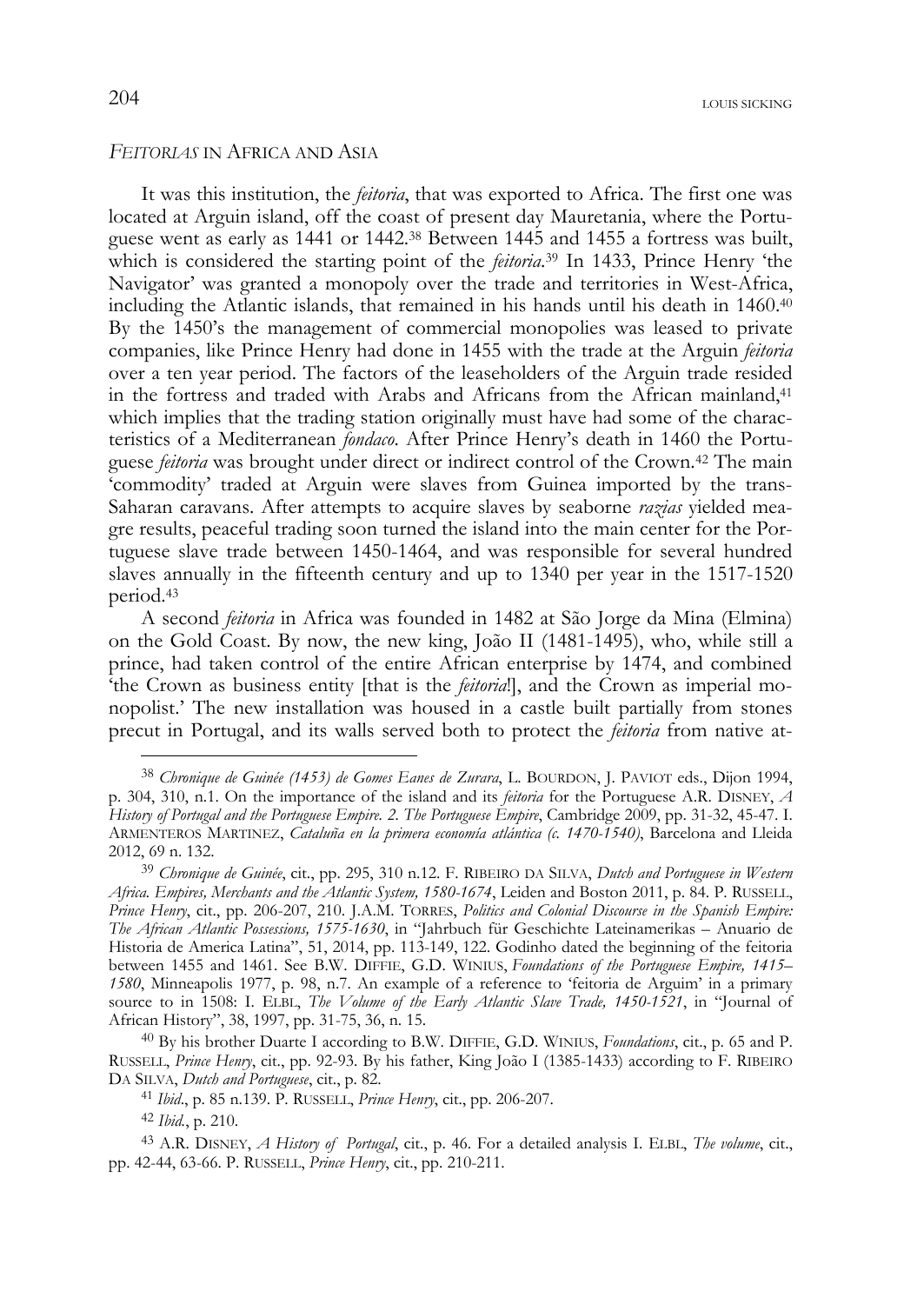j

tacks and 'to serve notice on would-be traders'.44 The king's own employees were the only personel authorized to trade there (until the late sixteenth century), which supports the argument in favor of the continuity between the *feitoria* in Flanders and those in Africa and Asia. The king also took control of the *feitoria* at Arguin.45 While the first *feitoria* founded in Africa, the one in Arguin, resembled the Mediterranean *fondaco*, after 1460 the Crown took over control and it was thus the *feitoria* in its narrow 'royal' sense that was to multiply and further develop in Africa and Asia. In this respect one can agree with Diffie and Winius that these first African *feitorias* were 'modeled to a large degree upon the one at Bruges'.46

The government of both Arguin and Elmina had a similar structure: a captain, appointed by the king, who was responsible for all matters, including administration, defense, justice, trade and finance. His duties extended to diplomatic responsibilities; namely, the establishing and maintaining of relations with local rulers and serving as an intermediary in conflicts. Some of the captain's functions are comparable to those carried out by consuls of merchant nations. In West Africa the captain often held the posts of *feitor* and *ouvidor* or high judicial official. The *feitor* was not only responsible for the trade on behalf of the Crown, but for controlling the private merchants who possessed royal licenses allowing them to trade. The royal monopoly was thus not completely closed to private entrepreneurship.<sup>47</sup>

As the Portuguese moved down the African coast and rounded the Cape of Good Hope, they founded *feitorias* in São Tomé in 1509, and in the Cape Verde Islands of Santiago and Fogo in 1520 and 1535 respectively. The Guinea-Bisau region got a floating *feitoria* at the mouth of the São Domingos River in 1534. *Feitorias* were opened on the Swahili coast (at Sofala, Mozambique and Malindi), and in India at Calicut in 1500 (although the latter turned out to be short-lived), at Cochin in 1503 and later on at several trading centres like Goa, Malacca, Ormuze, Ceylon and Ternate.48 Filipa Ribeiro da Silva has argued that from the late fifteenth century onward, 'the commercial and fiscal organization of the Portuguese Atlantic Empire shifted from a monopoly operated by commercial agents of the Portuguese Crown [i.e. *feitores*] to a trading framework controlled by private merchants and supervised by royal officials.'49 The Crown gave highest priority to India, although even here

<sup>44</sup> B.W. DIFFIE, G.D. WINIUS, *Foundations*, cit., pp. 314-315 (citations). A.R. DISNEY, *A History of Portugal*, cit., p. 57. For the construction and its local context J. BATO'ORA BALLONG-WEN-MEWUDA, *São Jorge da Mina, 1482-1637* I, Lisbon and Paris 1993, pp. 64-70.

<sup>45</sup> I. ELBL, *The volume*, cit., p. 62. I. ARMENTEROS MARTÍNEZ, *Cataluña*, cit., p. 100.

<sup>46</sup> B.W. DIFFIE, G.D. WINIUS, *Foundations*, cit., pp. 314-315.

<sup>47</sup> F. RIBEIRO DA SILVA, *Dutch and Portuguese*, cit., pp. 39-40, 82-83, 85 n. 139. B.W. DIFFIE, G.D. WINIUS, *Foudations*, cit., p. 310. I. ELBL, *The volume*, cit., pp. 55-56. J. BATO'ORA BALLONG-WEN-MEWUDA, *São Jorge da Mina*, cit., pp. 163, 170-171, 174.

<sup>48</sup> B.W. DIFFIE, G.D. WINIUS, *Foundations*, cit., p. 315. F. RIBEIRO DA SILVA, *Dutch and Portuguese*, cit., pp. 82, 85, n. 141. F. BETHENCOURT, *Political Configurations and Local Powers* in *Portuguese Oceanic Expansion, 1400-1800*, F. BETHENCOURT, D.R. CURTO eds., Cambridge 2007, pp. 197-254, 200-201. A.R. DISNEY, *A History of Portugal*, cit., p. 127. See for an example of the composition of the staff of a *feitoria* that of Sofala which counted fifteen persons in 1506: V. RAU, *Feitores e feitorias – "Instrumentos" do comércio internacional portugués no século XVI*, in "Brotéria", 81, 1965, pp. 458-478, 463-464.

<sup>49</sup> F. RIBEIRO DA SILVA, *Dutch and Portuguese*, cit., pp. 85, 92 (citation).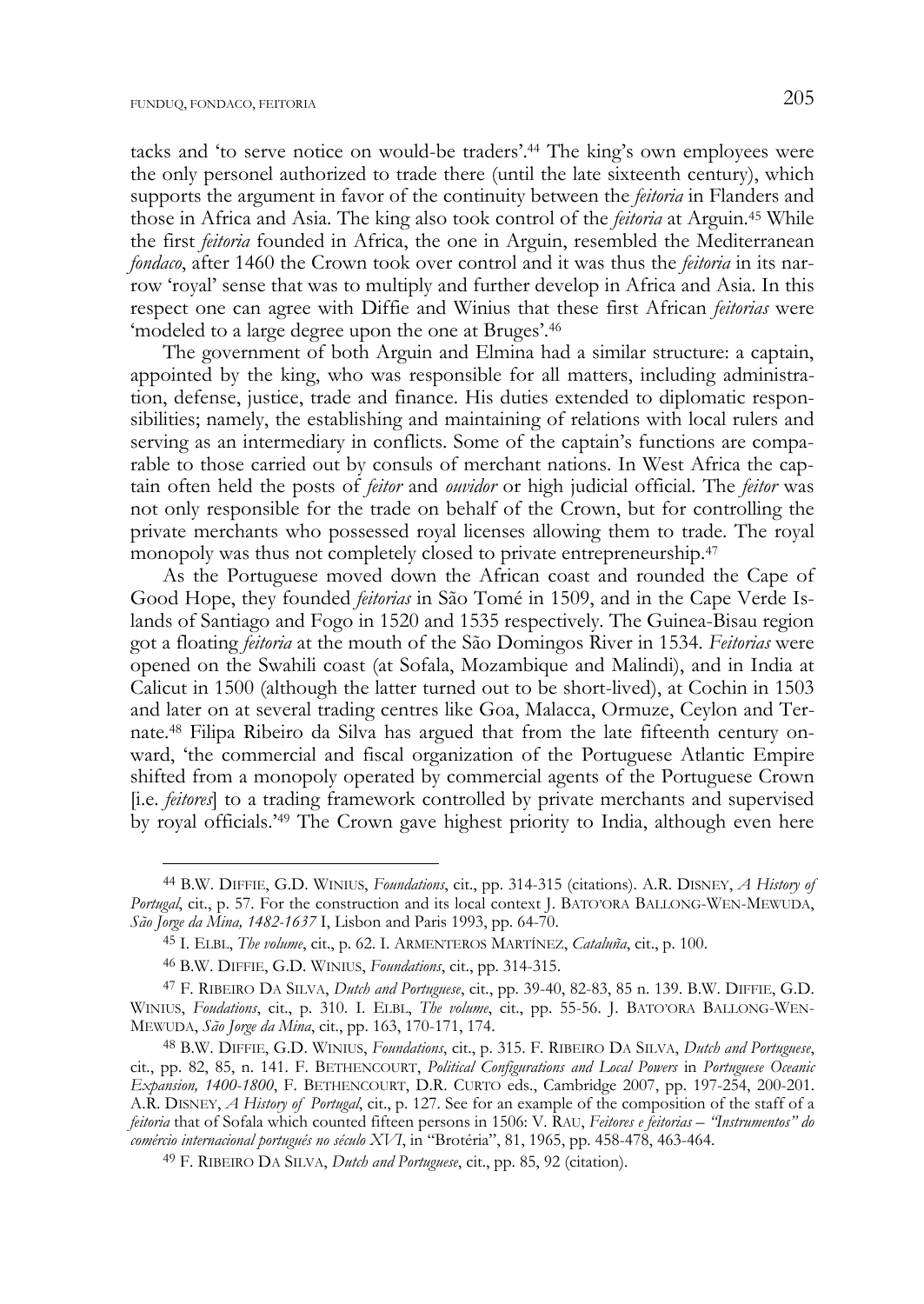the royal monopoly was somewhat relaxed with regard to the trade of some spices in the course of the sixteenth century. In all the Crown transformed from a 'mercantile monarchy to a bureaucratic entity'.50

At the same time the *feitoria* was adapted to fit African and Asian circumstances which were different from those in Europe: a different climate and environment, different peoples and cultures and related problems, conflicts and hostilities. In order to create conditions to foster trade and to acquire local riches and products and to sell European products, military and naval support was often indispensable. Furthermore the *feitorias* differed according to local society. In my view, this does not contradict Constable's approach of institutional genealogy as she recognized that alongside common features, the institutional group she investigated is also 'filled with diversity and variation'.<sup>51</sup>

In the more advanced markets, in India for example, *feitorias* resembled their Mediterranean predecessors, the *fondacos*, but in remote or hostile places, additional safety measures were necessary.52 For example, the conditions under which the Portuguese constructed Elmina castle clearly indicate that its walls were constructed with a mind to protect its inhabitants against local resistance. The combination of a factory and a fortress – J. Bato'ora Ballong-Wen-Mewuda uses the expression 'factorerie-forteresse' for Elmina53 – does not represent something new. Christian *fondacos* in Muslim territories were often surrounded by walls. Fortification of factories also took place in the Greek world. The Venetians and Genoese for example each fortified their *fondacos* in Trebizond on the Black Sea in the fourteenth century.54

An indirect argument in favor of continuity is also offered by Elbl's more recent observation that many historians tend to consider 'the overseas enterprise of the Portuguese Crown as a substantial innovation in commercial capitalism.' She argues instead that, in connection with its African enterprise, the decisions and strategies of the Crown 'were based on continuity with pre-existing practices and administrative methods, rather than on innovation and change.'55 This evidence, alongside Constable's point56 on the use of the term *feitoria* – derived from *feitor* in the Portuguese language and context and used in other languages like Dutch (*fac-*

j

<sup>50</sup> F. RIBEIRO DA SILVA, *Dutch and Portuguese*, cit., pp. 92-93.

<sup>51</sup> O. CONSTABLE, *Housing*, cit., p. 7.

<sup>52</sup> V. RAU, *Feitores e feitorias*, cit., pp. 458-478, 465-466. For a detailed description of the Portuguese administration of the settlements in West-Africa in the late 15<sup>th</sup> and sixteenth centuries see F. RIBEIRO DA SILVA, *Dutch and Portuguese*, cit., pp. 38-69, 82-93.

<sup>53</sup> J. BATO'ORA BALLONG-WEN-MEWUDA, *São Jorge da Mina*, cit., p. 65.

<sup>54</sup> S. KARPOV, *Grecs et Latins*, cit., p. 415.

<sup>55</sup> I. ELBL, *The Kings Business in Africa: Decisions and Strategies of the Poruguese Crown* in *Money, Markets and Trade in Late Medieval Europe*, L. ARMSTRONG, I. ELBL, M.M. ELBL eds., Leiden-Boston 2007, pp. 89-118, 90.

<sup>&</sup>lt;sup>56</sup> The use of a particular word – and especially the adoption of a word from one language and context into another – demonstrates its utility and relevance as reference.' O. CONSTABLE, *Housing*, cit., pp. 5-6.